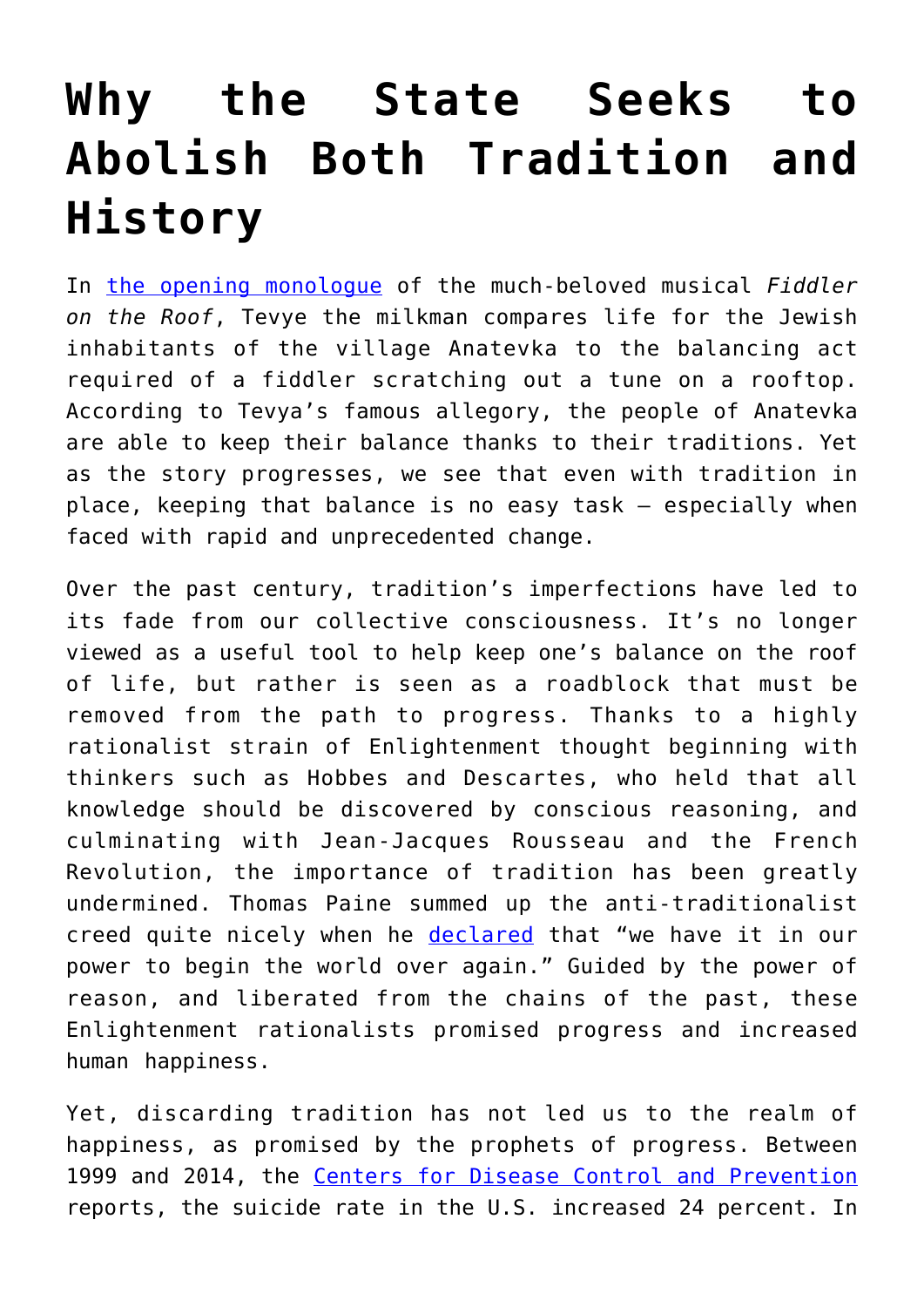2017 the U.S. saw the [highest suicide rate](https://www.vox.com/science-and-health/2018/11/29/18118601/suicide-rate-highest-decades-life-expectancy) in fifty years. Such tragic numbers are the exact opposite of what progressives, radical feminists, and neoconservatives, all the latter-day children of the Enlightenment rationalists, led us to believe would happen if only we cast off the binds of backwards tradition and were made free to pursue our individual self-actualization. By its very nature, tradition is extremely difficult to fully erase in practice, but there is no doubt that its decline has coincided with a decline in the conceptual understanding of tradition in favor of a belief in "progress." It is no coincidence that the weakening of the mediating institutions of civil society, the transformation of the family, an acceptance of divorce and promiscuity, all have come about during a period in which tradition and custom have come to be viewed as useless chains from the past. Understanding the role of tradition in human life may help to explain why its decline has led to so much human alienation and suffering.

Before we truly may evaluate tradition, we must first rightly define it. To many, tradition is synonymous with backwardness or an inability to embrace change. This view is rooted in the heavy societal influence of French Enlightenment thinker Jean-Jacques Rousseau, who held that society and its institutions perverted man's natural goodness. Only through liberation from these institutions could man's innate goodness be emancipated. Yet a proper understanding of tradition is quite different.

Tradition, rightly understood, isn't an effort to freeze the world in place. Indeed, Edmund Burke, the eighteenth-century British statesman and political thinker widely considered the father of Anglo conservatism, even [said](http://oll.libertyfund.org/titles/burke-select-works-of-edmund-burke-vol-2) that "a state without the means of some change, is without the means of its own conservation." Similarly, Oxford philologist and traditionalist author J.R.R. Tolkien attacked this static view of the world in *Lord of the Rings* in the form of his character Denethor. When asked in the midst of a crisis what he wants,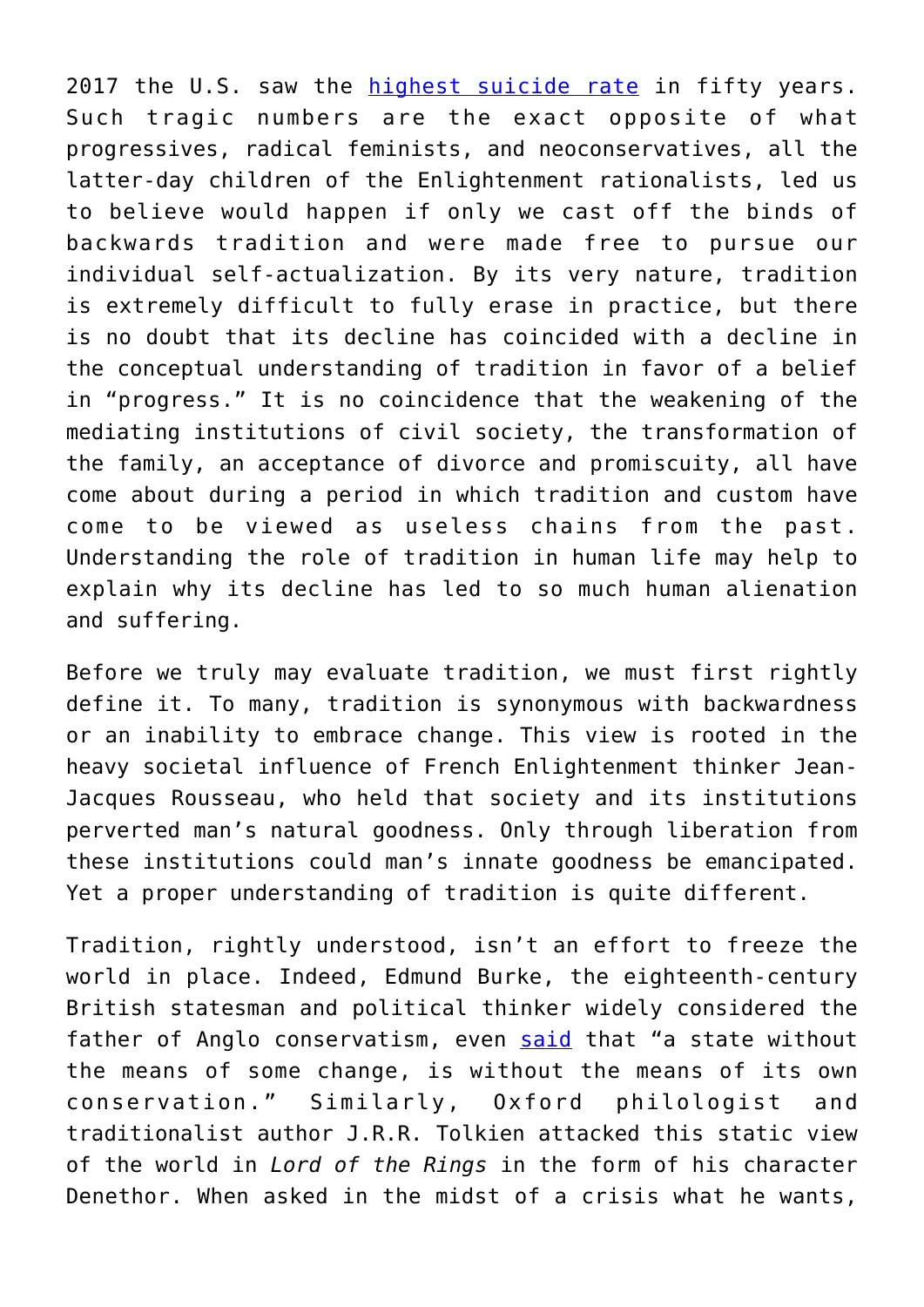Denethor replies, "I would have things as they were in all the days of my life…as in the days of my longfathers before me….But if doom denies this to me, then I will have naught: neither life diminished, nor love halved, nor honour abated." In the end, Denethor burns himself alive rather than accepting change – hardly a ringing endorsement of the static mentality so often ascribed to tradition. Professor Claes Ryn at the Catholic University of America continues the Burkean tradition, [warning of the danger](https://www.amazon.com/America-Virtuous-Crisis-Democracy-Empire/dp/141281331X) posed by stagnant, unchanging tradition that turns into "a kind of fetish, which has little relevance to a world that will not conform and will not stand still." Rather, Ryn [says](https://www.amazon.com/New-Jacobinism-America-Revolutionary-State/dp/093278304X), continuing tradition "cannot be the mere imitation or repetition of old patterns. It must be a fresh, vital force in the present."

So if tradition is not merely a blind clinging to the past in an attempt to stop the future, what is it? A respect for tradition, properly understood, is simply an acknowledgment of the fact, as explained by conservative [author Russell Kirk,](https://kirkcenter.org/conservatism/ten-conservative-principles/) "that modern people are dwarves on the shoulders of giants, able to see farther than their ancestors only because of the great stature of those who have preceded us in time." In other words, tradition recognizes that knowledge and wisdom are accumulated through time, and not  $-$  in contrast to popular belief – able to be purely rationally derived and developed by one person or generation in time. Society itself, in all its complexity, is the result of this historical process, not the result of a single generation constructing itself on a blank slate.

The best way to think about tradition is to view it like capital accumulation in economics. The contemporary world enjoys unprecedented wealth, because, in the past, our ancestors chose to accumulate capital – or goods used to produce other goods. As the capital stock has grown, so too has the productive capacity of our economy.

Similarly, knowledge and wisdom are accumulated through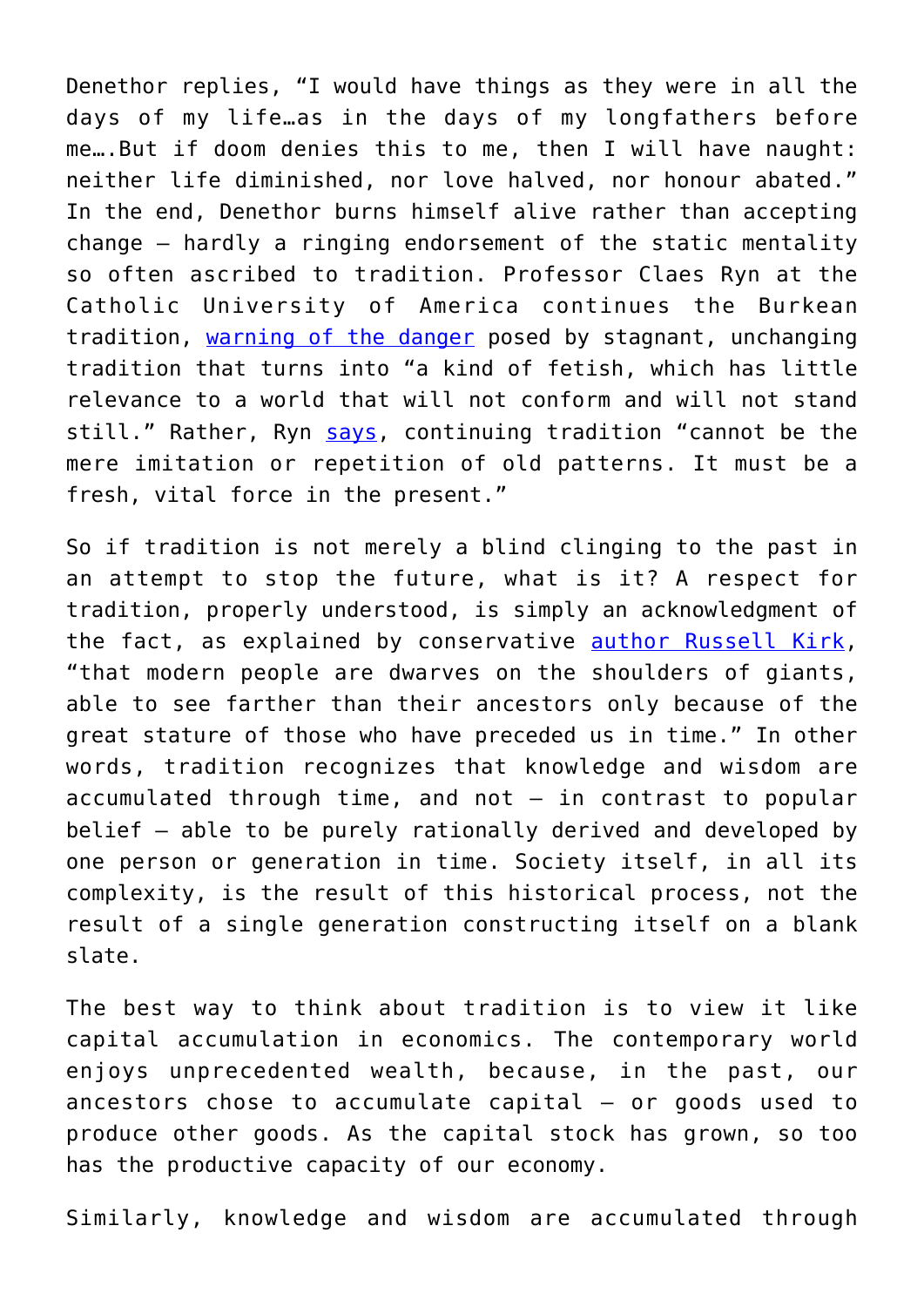countless centuries of trial and error. Rejecting the wisdom of the past is just as foolish as each new generation seeking to start industrial society over again from scratch. This analogy is not original, but comes straight [from Burke](https://www.bartleby.com/24/3/6.html) [himself,](https://www.bartleby.com/24/3/6.html) who wrote that "we are afraid to put men to live and trade each on his own private stock of reason; because we suspect that this stock in each man is small, and that the individuals would do better to avail themselves of the general bank and capital of nations and of ages."

[Friedrich Hayek](https://drive.google.com/open?id=1b7j33Cb0snYg_F5l86NsNPp4GSoYfV3d) argued that there are two views about the nature of society. There are the rationalist constructivists, who contend "that all the useful human institutions were, and ought to be, deliberate creations of conscious reason." To them, tradition is irrelevant, since man is capable of structuring all of life without past experience and wisdom. Every generation, then, is capable of formulating and acting on all knowledge independently. In contrast, there are those nonconstructivist rationalists, whom Hayek identifies as "more modest and less ambitious." This school, in the [words](https://www.jstor.org/stable/23681094) of Professor Paul Cliteur at Leiden University, "assumes that, in all our thinking, we are guided by rules of which we are not aware, and that, therefore, our conscious reason can always take account of only some of the circumstances which determine our actions." Because the power of human understanding is limited, it is impossible for us to account for all of the relevant knowledge when making a decision.

However, Hayek points out that we are not left to wallow completely in ignorance. Rather, our ancestors have passed down abstract rules and guides that "embody the experience of many more trials and errors than any individual mind could acquire." Hayek, drawing upon Scottish Enlightenment philosopher David Hume, speaks of the benefit derived from a social order in which members obey abstract rules "even without understanding their significance." This is in contrast to one in which such rules that represent the accumulated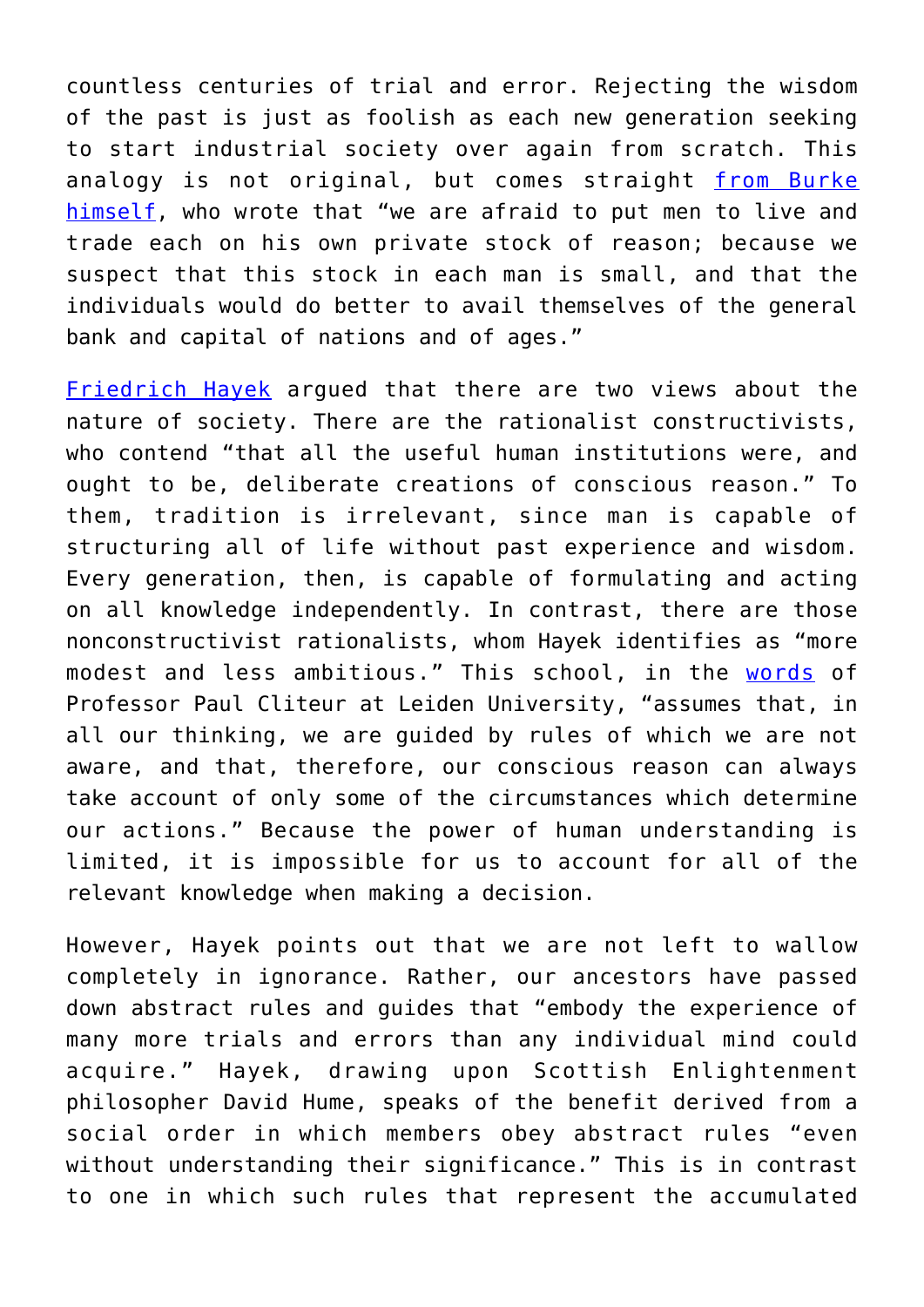experience of the past are discarded in favor of seeking to base conduct on the information only immediately available to a single person or even a group.

It is quite easy to see that  $-$  for at least the past century  $$ the rationalist constructivists, or [the New Jacobins](https://www.amazon.com/New-Jacobinism-America-Revolutionary-State/dp/093278304X), as Claes Ryn calls them (after the original Jacobins in the French Revolution, who attempted to replace traditional institutions with their rationally planned society), have been culturally ascendant. The past, if it is considered at all, is often viewed as anachronistic and unenlightened, as something to be forgotten or even purged. But the negative consequences of this Jacobin mentality range from the merely inconvenient to the disastrous.

As Tevye wisely said in *Fiddler on the Roof*, tradition is a tool that helps people maintain their balance in life. By trying to rely solely on a constructivist form of reason, individuals have abandoned and weakened many traditional institutions, such as family, religion, and community that are an important ingredient to a stable and happy life. In his work *[The Quest for Community](https://archive.org/details/RobertNisbetTheQuestForCommunity)*, sociologist Robert Nisbet chronicled the decline of community and the resulting alienation and decay of the social fabric. He directly attributes this loss to the rationalist constructivist perspective. In Nisbet's words, "the modern release of the individual from traditional ties of class, religion, and kinship has made him free; but on the testimony of innumerable works in our age, this freedom is accompanied not by the sense of creative release but by the sense of disenchantment and alienation."

The facts validate this claim. A Heritage Foundation [report](https://www.heritage.org/civil-society/report/why-religion-matters-even-more-the-impact-religious-practice-social-stability#_ftn7) that compiled data from dozens of studies correlated religious practice with numerous positive outcomes. Religious practitioners experienced greater marital and familial stability, a lower risk of suicide, less likelihood of committing crimes, and longer life expectancy. Similarly, as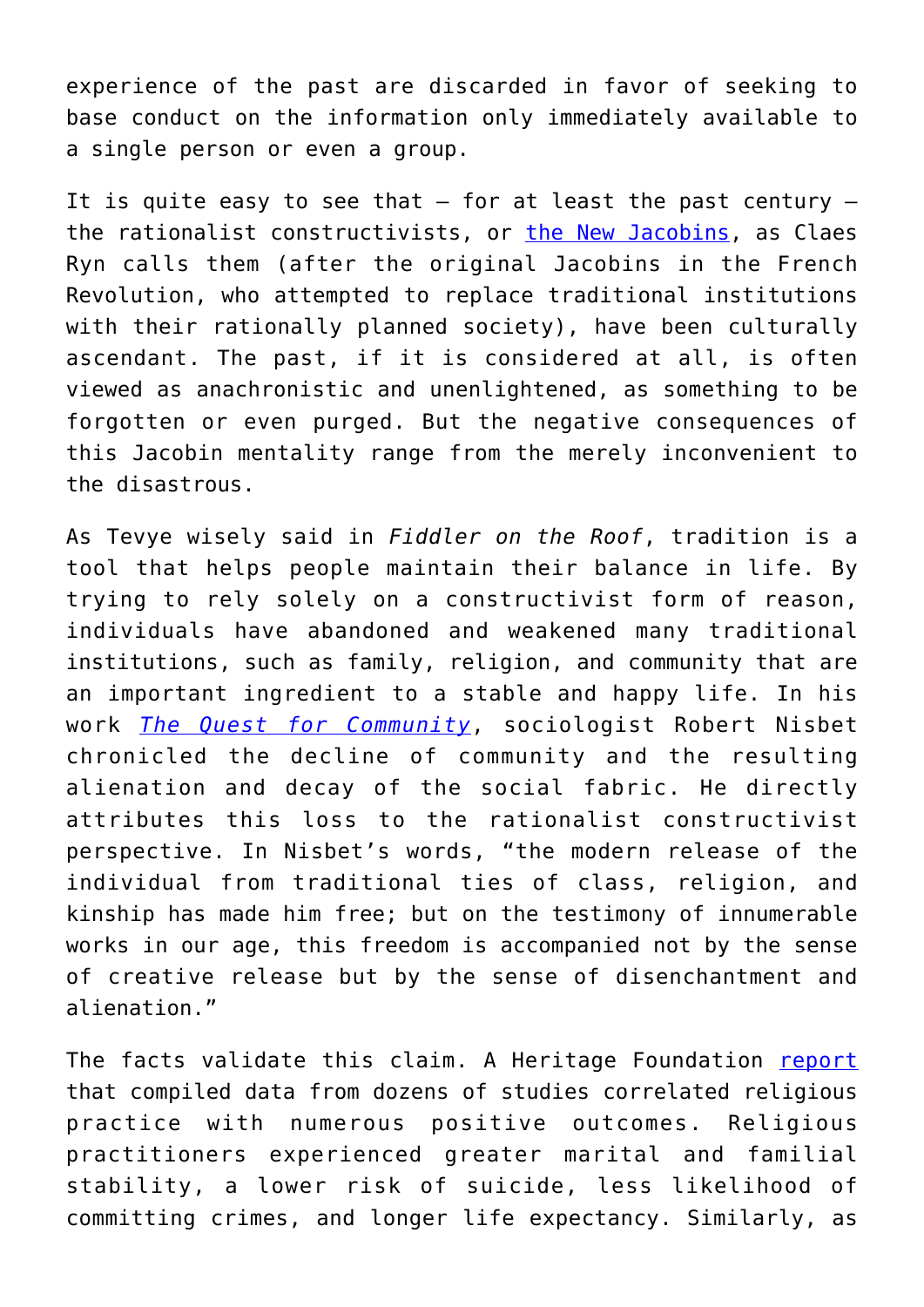Professor Lauren Hall at the Rochester Institute of Technology documents in her book *[Family and the Politics of Moderation](https://www.amazon.com/Family-Politics-Moderation-Private-Individualism/dp/1602588015)*, the family unit plays an important balancing role in society. It does this by restraining and moderating extreme collectivism and individualism, and by integrating the individual into a community. According to Hall, "a family consisting of a monogamous couple and two or more children" is best able to carry out the social functions of the family that promote both the well-being of the individual and the broader community. However, the Pew Research Center shockingly [reports](http://www.pewsocialtrends.org/2014/09/24/record-share-of-americans-have-never-married/#will-todays-never-married-adults-eventually-marry) that "if current trends continue, 25 percent of young adults in the most recent cohort (ages 25 to 34 in 2010) will have never married by 2030. That would be the highest share in modern history."

On a larger scale, a respect for tradition and the limits of human reason precludes attempts at "wiping the slate clean" and building the perfect planned society from scratch. One need only look at the horrifying results of Nazi Germany, the Soviet Union, and Mao's Great Leap Forward to see what can happen when tradition and humble rationalism are abandoned.

Even if some libertarians are skeptical of the benefits of tradition on a personal level, they should be greatly concerned with its consequences on a societal level. When institutions that provide existential meaning are undermined, such as the family, atomized individuals often turn to the state and totalizing political movements for meaning. Similarly, the extermination of tradition is necessary for the triumph of totalitarian regimes. As Michael Federici of Middle Tennessee State University has **arqued** concerning George Orwell's *1984*, "Oceania is a society governed by a totalitarian authority that aims to create complete obedience to the state. To accomplish this objective, it is necessary to destroy historical consciousness and old ways of life. Most everyone in Oceania has lost memory of historical life." Winston Smith is able to recognize and resist the tyrannical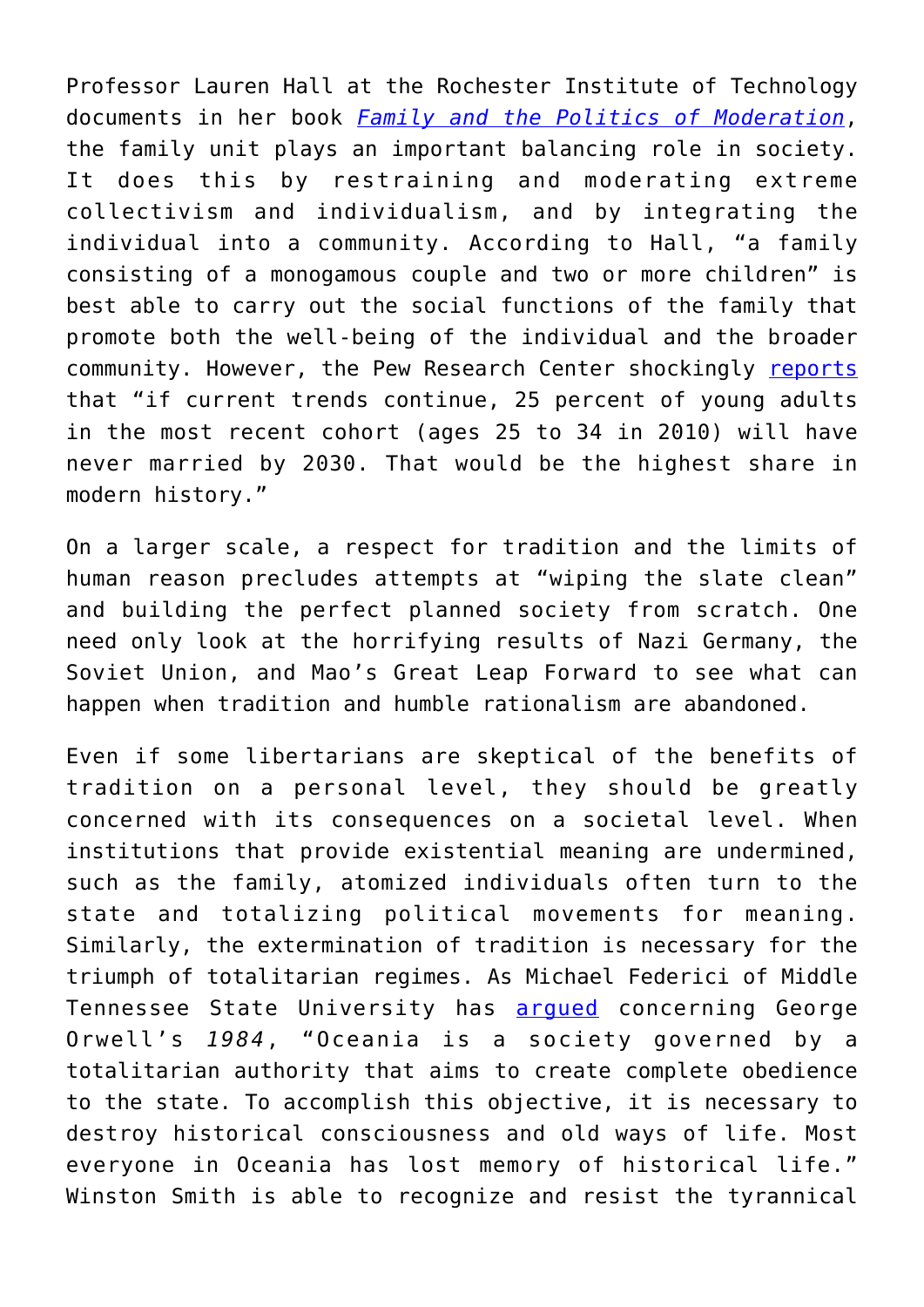regime, because he still maintains a shred of historical memory, and with that connection is able to see through the lies and propaganda. "He remembers a time when life was different, when social life was not controlled by the state."

Today our society is wracked by germinal totalitarians eager to destroy history. Ostensibly this is in the name of justice, but this destruction and historical desecration are little more than a tactic for securing power for themselves. America is supposedly infected on the genetic level with unforgivable sins of racism and oppression and those seeking to destroy history conveniently have the solution: hand over power to them to facilitate our collective reeducation and penance. By failing to recognize the important role that tradition serves by preserving historical consciousness we aid and abet the rise of the forces currently seeking the complete overthrow of our society and the complete annihilation of our traditional rights and liberties.

Again, tradition is not mere stasis. The wisdom and knowledge it hands down to us is not fixed for all times and all places. Like all of society, it adapts and changes over time. [According to Ryn](https://www.amazon.com/America-Virtuous-Crisis-Democracy-Empire/dp/141281331X), "tradition has to come alive in the here and now through the creativity of individuals who recognize both humanity's dependence on the best of the past and the needs and opportunities offered by changed circumstances."

Our task going forward is to both revitalize the decaying and forgotten stock of reason that has been passed down to us, and to forge ahead into the future. Tradition is by no means a perfect tool, and understanding and adapting it is no easy task, but properly understood, it is the best tool we have to face and weather the constantly changing circumstances of life and to preserve our hard-won liberties.

—

*This [article](https://mises.org/wire/why-state-seeks-abolish-both-tradition-and-history) has been republished with permission from the*